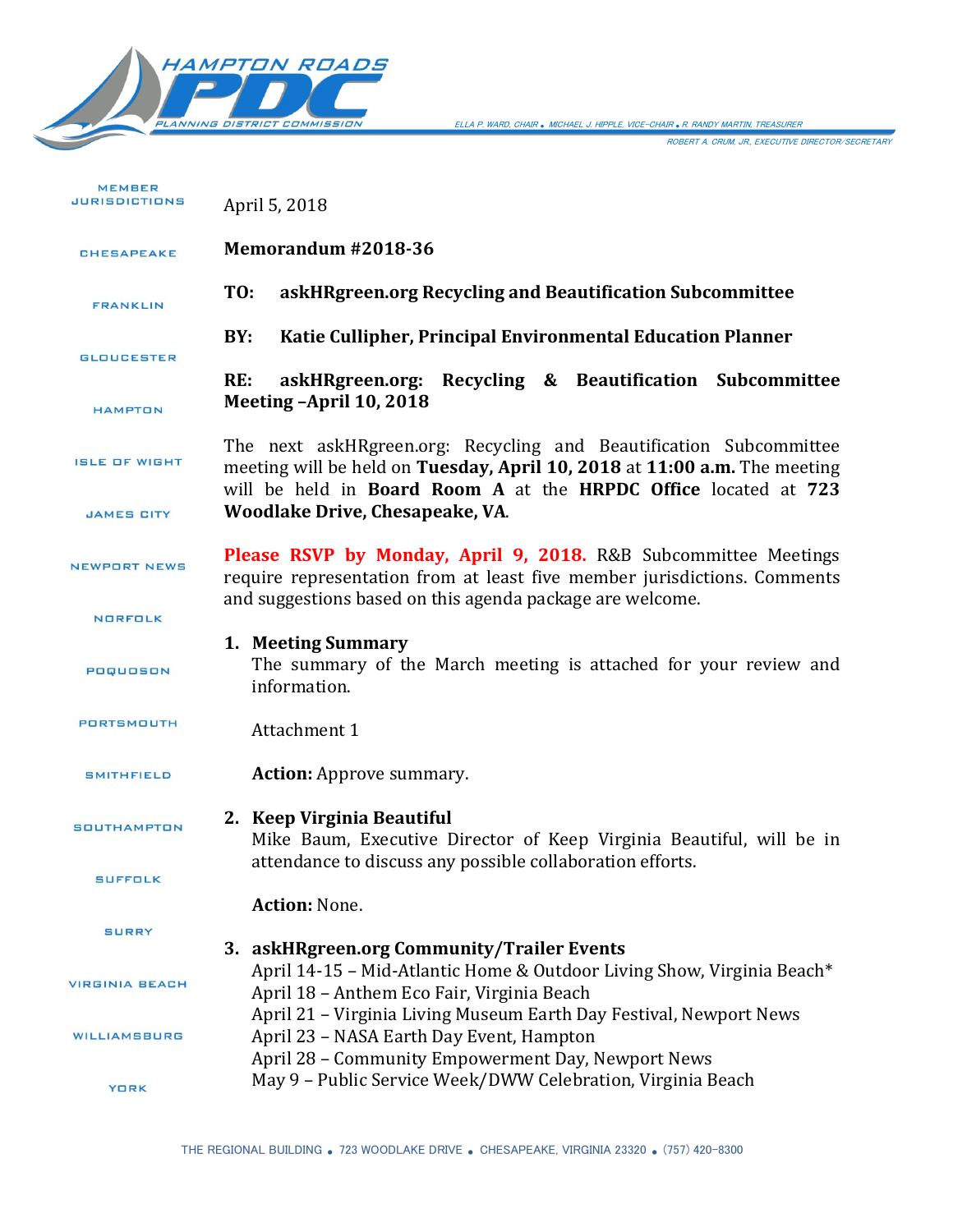May 24 – Sensible Seafood Festival, Virginia Beach May 31 – Public Works Annual Picnic, Virginia Beach June 2 – Celebrate the Park (Mariners Museum), Newport News June 30 – Olden Days, Smithfield August 25 – Bufflow Family & Friends Community Day, Chesapeake September 13-16 – Isle of Wight County Fair, Windsor September 15 – Elizabeth River Fest, Chesapeake\* October 4-7 – Peanut Festival, Suffolk

*\*Need volunteers for this event.*

**Action:** Based on discussion.

# **4. Media & Promotions**

The spring "Team Up 2 Clean Up" radio and online media campaign ran March 19 through April 1. A campaign report will be provided as soon as it is available. The Committee should discuss planning for the "Write as Rain" sidewalk messaging campaign.

**Action:** None.

# **5. DEQ Litter Prevention & Recycling Grant**

The Committee should review design ideas, display/magnet boards, and promotional item quotes and determine quantities to purchase using the available \$5,971 in grant funds.

**Action:** Based on discussion.

# **6. Regional Cigarette Litter Prevention Project**

HRPDC staff will provide any updates regarding the regional application for the KAB CLPP grant that included the following five localities: Gloucester, Newport News, Suffolk, Virginia Beach, and Smithfield.

**Action:** Based on discussion.

# **7. Staff Reports**

**Budget** – The current FY18 budget is attached. The Committee should also discuss budget allocations for FY19. The approved budget is attached as well as a draft budget breakdown to start the discussion.

Attachment 7A, 7B, 7C

**Action:** Based on discussion.